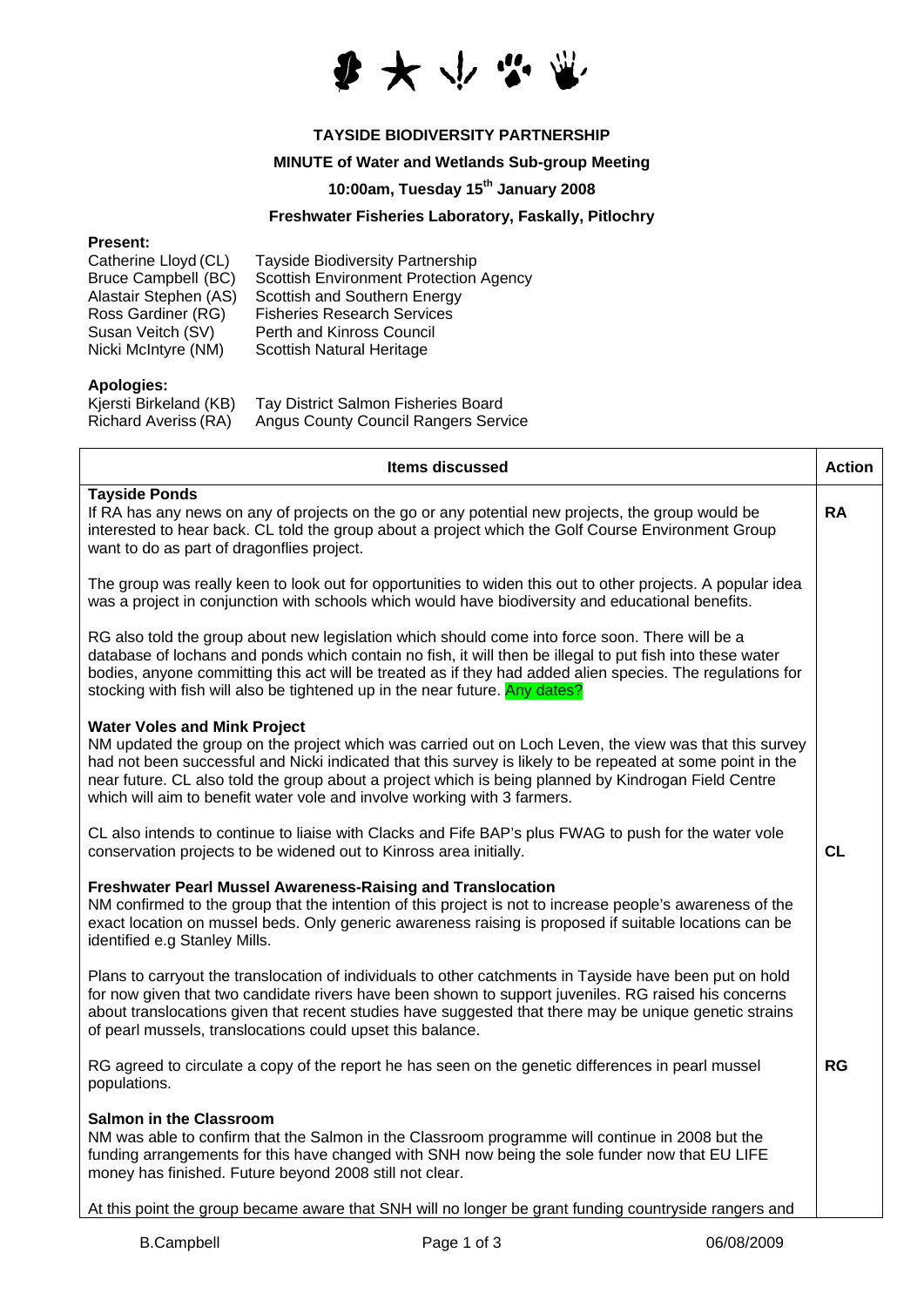| that the decision to create and maintain these posts will now reside with local councils. The group was<br>disappointed to hear this news with concerns that those who carryout much of the biodiversity work on<br>the ground could be affected. The group decided to have this raised at the Steering Group Level, CL to<br>flag this with Martin Price.                                                                                                                                                                                                                                                                              | <b>CL</b>              |
|-----------------------------------------------------------------------------------------------------------------------------------------------------------------------------------------------------------------------------------------------------------------------------------------------------------------------------------------------------------------------------------------------------------------------------------------------------------------------------------------------------------------------------------------------------------------------------------------------------------------------------------------|------------------------|
| <b>River Tay Tributary Improvement Initiative</b><br>Scottish Native Woodlands Project<br>The group was aware of the consultation document which has been produced for this project and the<br>feeling was that we should all read this and collate a response on behalf of the Water and Wetland sub<br>group. BC to send out a link to the consultation document, collate responses and discuss with CL before<br>resending to everyone for final comments.                                                                                                                                                                           | All<br><b>BC/CL</b>    |
| Dalhonzie Burn, Comrie<br>Roll forward. In case the lack of water is a natural phenomenon due to the nearby River Earn backing up<br>and depositing gravel AS agreed to invite a hydromorphologist along to assess the site.                                                                                                                                                                                                                                                                                                                                                                                                            | <b>AS</b>              |
| Kinnaird and Black Spout Burns, Pitlochry<br>Following the initial distribution of the RRC report, SV has passed the report on to her colleagues for<br>discussion. SV to provide feedback on the councils view. RG has also passed the report on to PACC<br>members and feedback to date has generally been positive. RG is also in some discussions with Matrix<br>who own the adjacent site. RG to continue discussion with Matrix                                                                                                                                                                                                   | <b>SV</b><br><b>RG</b> |
| Inchewan Burn, Birnam<br>Work has progressed with this over the summer and this project is now complete. BC, SV, CL and NM<br>had a quick look at the site after the meeting.                                                                                                                                                                                                                                                                                                                                                                                                                                                           |                        |
| Otter Road Death Survey (New Name "Mammal Road Death Survey")<br>The group approved the name change to this proforma. BC updated the group on a situation which had<br>been spotted on the A90 near Kinfauns (Perth). At least 3 dead otters had been observed this year<br>possibly due to the erection of a new security fence. BC and CL have sent a letter off to the organisation<br>believed to be responsible with no response to date. BC and CL to agree an alternative approach.                                                                                                                                              | <b>BC/CL</b>           |
| <b>Perth Lade Project</b><br>SV summarised the outcomes from the last meeting of the Lade Management Group. The intention is to<br>try and get a local house builder to make some improvements to the section of the lade affected by their<br>development. SV also informed the group about the difficulties with repairing the damaged weir which<br>supplies the lade with water. Costs of the repair could range from £100-40k depending on the extent of<br>repair. SV also confirmed that the council has no intentions to carryout any significant sediment removal<br>from the lade unless there are exceptional circumstances. |                        |
| AS brought to the groups attention a project being undertaken by the Wild Trout Trust. "Trout in the<br>Town" will aim to improve local circumstances in urban watercourses and could become relevant to the<br>Perth Lade.                                                                                                                                                                                                                                                                                                                                                                                                             | <b>BC</b>              |
| <b>River Earn Invasive Plants</b><br>BC cascaded the news for TDSFB that they had been successful in their funding bid for £20k towards<br>non-native plant eradication.                                                                                                                                                                                                                                                                                                                                                                                                                                                                |                        |
| The group then had a presentation from Alison Mole (ADAS Scotland) about the consultation process<br>she is involved in with regard to identifying and ultimately managing non-native aquatic alien species.<br>Alison has a questionnaire she would like completed, so everyone agreed to participate. BC to circulate<br>email addresses to ADAS.                                                                                                                                                                                                                                                                                     | <b>BC</b>              |
| <b>Tayside Lochs</b><br>Catherine updated the group on progress with this to date. Richard Locket (the lead for this) is currently<br>on secondment but this is not anticipated to cause as much disruption as was initially feared.                                                                                                                                                                                                                                                                                                                                                                                                    |                        |
| Catherine also updated the group on progress with the informative tea towels aimed at raising<br>awareness of the water quality issues in the catchment. In the end, Catherine needed to get quotes back<br>from 3 companies. This is where things are currently at and the successful firm will be approached soon<br>to make the towel a reality.                                                                                                                                                                                                                                                                                     | CL                     |
| In SEPA some investigative work regarding a problematic combined sewer overflow (CSO) has been<br>undertaken. Staff have also acquired a drainage plan of the area highlighting households which may                                                                                                                                                                                                                                                                                                                                                                                                                                    |                        |